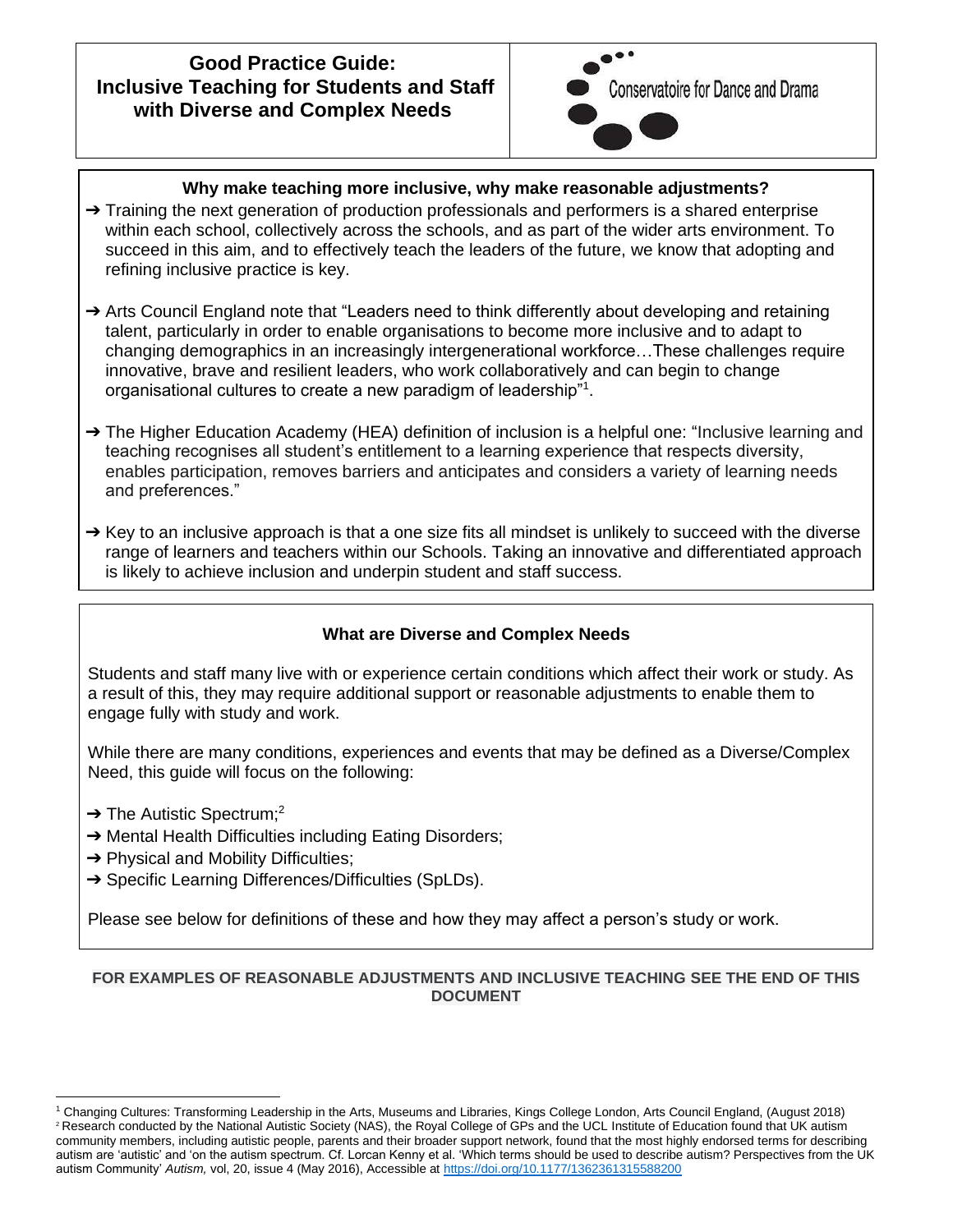## **The Autistic Spectrum**

Autism is a lifelong developmental condition that affects how a person communicates with and relates to other people and the world around them.

Autism is a spectrum condition which means that it affects different people in different ways. If you have met one autistic person, you have met one autistic person.

A substantial proportion of autistic people are of average or advanced intellectual abilities and academically competent, although some have an additional learning disability. Autism can lead to ways of thinking and behaving that appear unnecessarily rigid or repetitive, difficulties in understanding social interactions, and difficulties in concentrating and processing information in typical ways.

On the other hand, many autistic people have specific strengths such as an ability to maintain intense focus, adopt unconventional angles in problem solving, or spot errors that others may overlook. The strengths of autistic people as professionals in certain fields are increasingly recognised.

#### **Impact on Study of Autistic Spectrum Conditions**

- Autistic students and staff have often developed very good coping strategies but transition to study or work in our Schools is likely to pose particular challenges. These may include struggling to make friends, to relate to others, or express and regulate emotions;
- Autistic students and staff may occasionally find it hard to communicate ideas effectively or know when/how to assert their opinion or ask questions during workshops, classes and groups. This can lead to frequent interruptions, talking over others, or silence;
- Autistic students and staff may have difficulty with the use of metaphor, simile and sarcasm, and may interpret communication literally;
- Autistic people are likely to also have a co-occurring SpLD.

#### **Who can I discuss student issues relating to the Autism Spectrum with and what resources are available to me?**

A list of student related policies and procedures with school specific contacts can be found at : <http://www.cdd.ac.uk/policies/student-related-policies/>

Further sources of information include:

- [The National Autistic Society](http://www.autism.org.uk/) provides information and advice for autistic people, their friends and families: <https://www.autism.org.uk/>
- [Autism&Uni project](http://www.autism-uni.org/bestpractice) provides Best Practice Guides for academics and support staff. They contain background information and tips for adapting one's professional practice: <http://www.autism-uni.org/bestpractice/>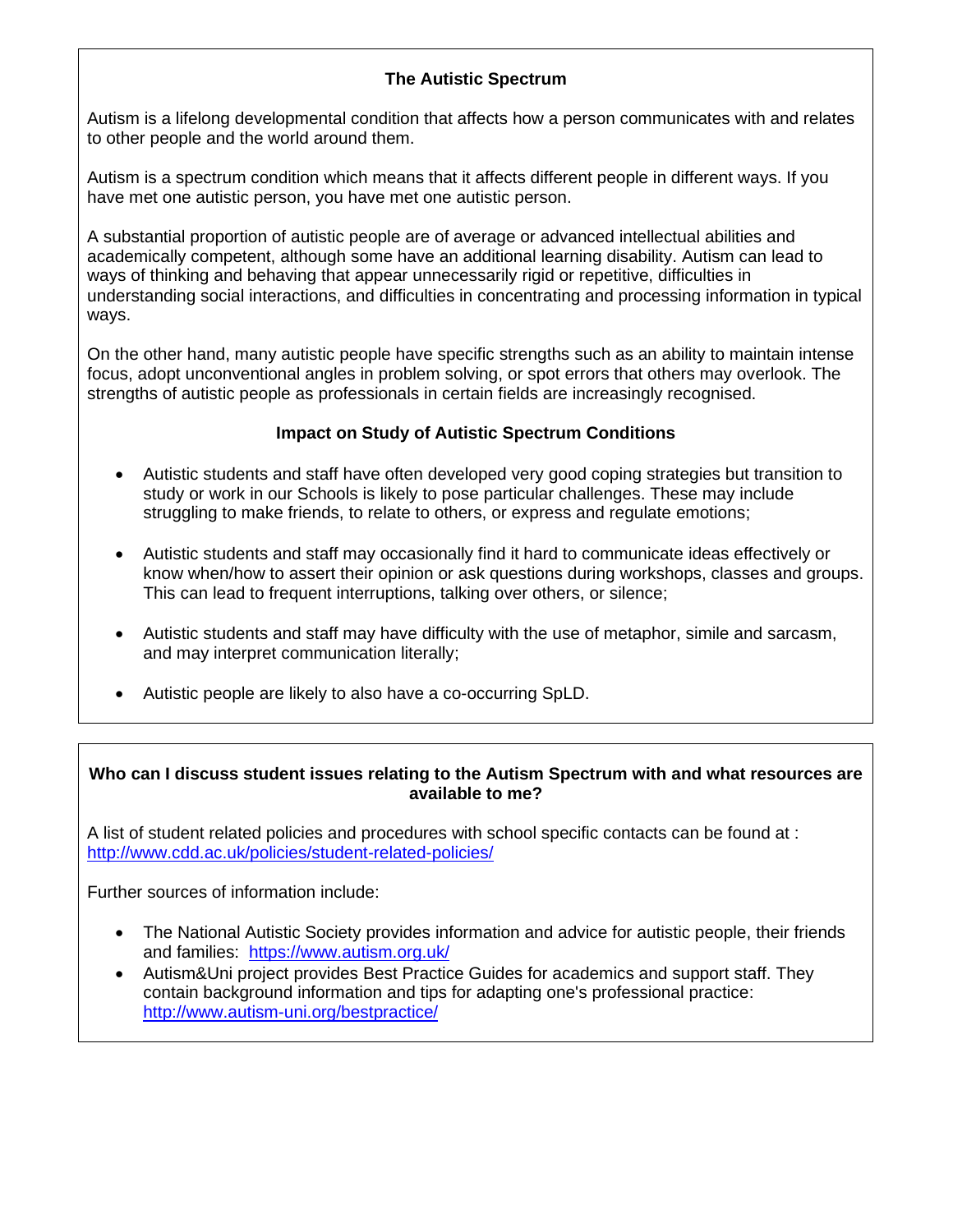#### **Mental Health Difficulties**

'Mental health difficulty' is a broad term used to describe a continuum between `relatively mild anxieties and frustration associated with everyday life, and severe problems affecting mood and the ability to think and communicate rationally'.<sup>3</sup>

It is increasingly common to experience 'mental health difficulties' which may be long-term (have lasted or likely to last for a year or more) and may fluctuate.

Many people get better without formal/medical intervention, but for some individuals the problems become longer lasting and pervasive. The diagnoses likely to be considered as a 'mental health difficulty' include anxiety, depression, bipolar affective disorder (formerly manic depression), schizophrenia, self-harming and eating disorders:

"A small number of people experience eating disorders, including those with Anorexia Nervosa. Such a condition is associated with high mortality rates …. These students often minimise their problems or deny having an eating disorder and instead focus solely on their studies. They may continue to perform academically but at huge expense to their physical and psychological wellbeing."<sup>4</sup>

Students with Bulimia and Eating Disorders Not Otherwise Specified (EDNOS) may also experience significant physical and psychological impacts.

The Conservatoire [Support Through Studies Policy](http://www.cdd.ac.uk/policies/student-related-policies/) intends to encourage a holistic approach to student support that can be tailored to the individual student's needs. The policy is designed to provide a framework within which a school can hold a dialogue with a student and agree, as far as possible, on what the School might reasonably expect of the student and what the student might reasonably expect of the school. The policy is formed of informal frontline resolution procedures such as Learning Agreements and Reasonable Adjustments and three formal stages. When the Support Through Studies policy is being used, even informally, the student should always be made aware of this.

If other support and intervention is not effective the Support Through Studies policy also permits registration to be suspended in some circumstances. This may be because of a very low BMI, which is known to impair a student's cognitive functioning and ability to study effectively. If BMI is very low, a student's physical and psychological health can be permanently damaged hence the need to ensure focus on recovery and not study. The Schools must consider safety in different settings (e.g. in studios) and the impact on other students and staff (such as serious stress and anxiety).

#### **Impact on Study of Mental Health Difficulties**

- Difficulty with notetaking during classes and working under timed conditions due to difficulties with focus, concentration, and/or memory;
- Challenges with starting academic work or being able to stop and move on to the next task because of problems with avoidance, time management, procrastination, motivation, perfectionism;
- Making decisions or communicating ideas clearly (verbally or in writing) particularly around stressful points in the academic year (performance and assessment deadlines);
- Group work/discussion due to strained interpersonal dynamics or appearing withdrawn;
- Sensitivity to perceived criticism might make it difficult to receive or utilise constructive feedback.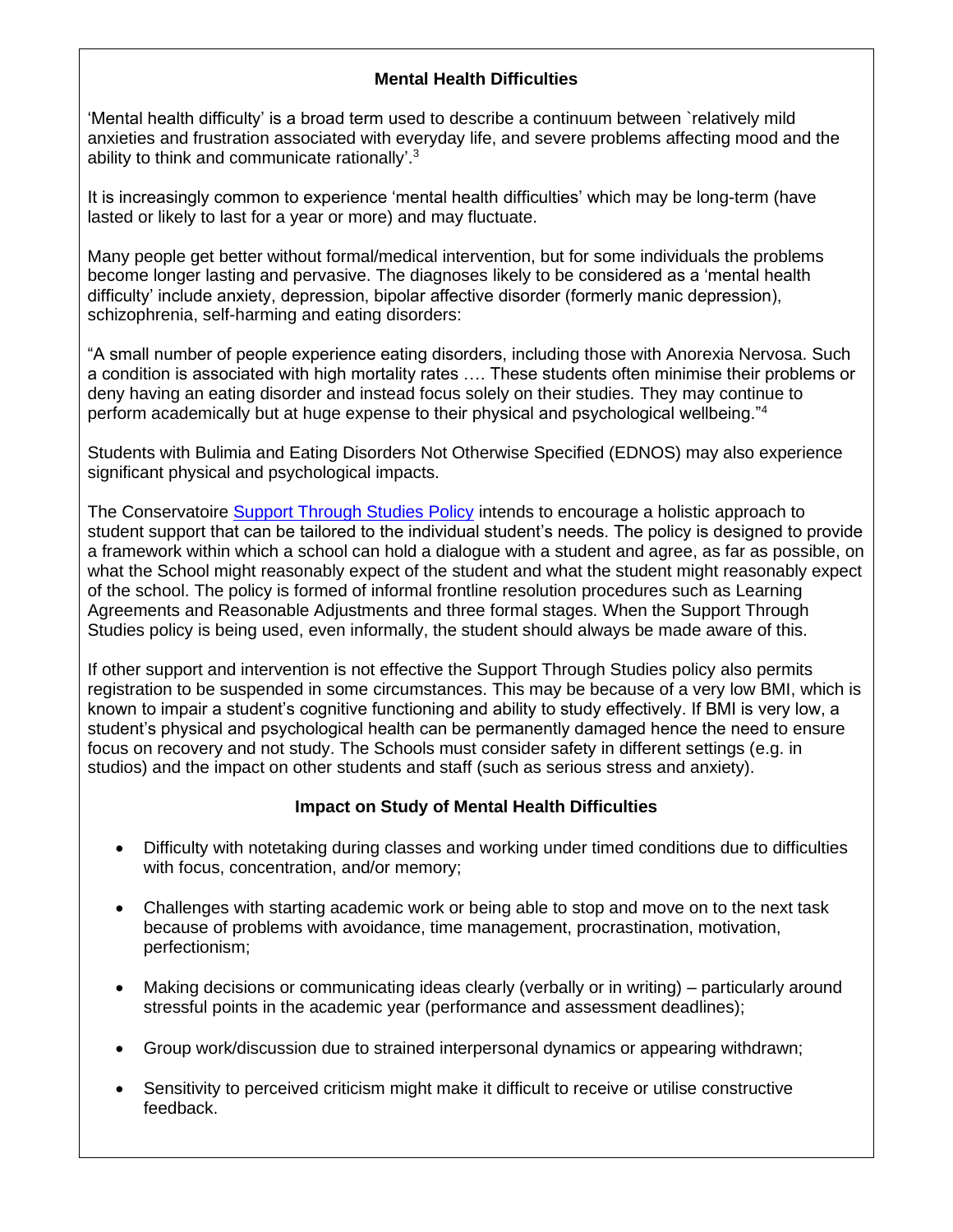### **Who can I discuss student issues relating to Mental Health Difficulties with and what resources are available to me?**

The following information is provided to assist staff with best supporting students:

- Confidentiality is important to young people;
- It is important for staff to talk about what you can and cannot keep confidential;
- Staff should not make promises of confidentiality that they can't keep:
- Staff should work on a need-to-know basis and refer students to dedicated student support staff as necessary;
- Staff should involve parents where appropriate. The Support Through Studies policy has guidance on managing confidentiality and information for students who are under 18 (see Appendix 2 to the policy).

A list of Conservatoire-wide student-related policies and procedures with school specific contacts can be found at :<http://www.cdd.ac.uk/policies/student-related-policies/>

Reasonable adjustments, along with any other agreed arrangements, should be managed under the Conservatoire's [Support Through Studies Policy and Procedures.](http://www.cdd.ac.uk/policies/student-related-policies/) You should ensure that you know who your Support Through Studies School Coordinator is, to ensure that support for the student is fully coordinated across all relevant areas of the School and the student's programme, and that academic and pastoral support are properly integrated.

Further sources of information include:

- BEAT resources<https://www.beateatingdisorders.org.uk/>
- Centre for Clinical Interventions Disordered Eating Resource: <https://www.cci.health.wa.gov.au/resources/looking-after-yourself/disordered-eating>
- Mind: Mental Health Resources:<https://www.mind.org.uk/information-support/>
- Mind: Student Life Mental Health Support: [https://www.mind.org.uk/information-support/tips-for](https://www.mind.org.uk/information-support/tips-for-everyday-living/student-life/#.XPUiMsBKjIU)[everyday-living/student-life/#.XPUiMsBKjIU](https://www.mind.org.uk/information-support/tips-for-everyday-living/student-life/#.XPUiMsBKjIU)
- National Eating Disorders Association (NEDA): [https://www.nationaleatingdisorders.org/help](https://www.nationaleatingdisorders.org/help-support)[support](https://www.nationaleatingdisorders.org/help-support)
- NHS Self Help Resources:<https://web.ntw.nhs.uk/selfhelp/>
- Self-Harm and Suicide Prevention: Young People Who Self-Harm: A Guide For School Staff (developed by Oxford University Researchers): [https://www.rcpsych.ac.uk/docs/default](https://www.rcpsych.ac.uk/docs/default-source/improving-care/nccmh/suicide-prevention/young-people-who-self-harm-a-guide-for-school-staff.pdf?sfvrsn=e6ebf7ca_2)[source/improving-care/nccmh/suicide-prevention/young-people-who-self-harm-a-guide-for](https://www.rcpsych.ac.uk/docs/default-source/improving-care/nccmh/suicide-prevention/young-people-who-self-harm-a-guide-for-school-staff.pdf?sfvrsn=e6ebf7ca_2)[school-staff.pdf?sfvrsn=e6ebf7ca\\_2](https://www.rcpsych.ac.uk/docs/default-source/improving-care/nccmh/suicide-prevention/young-people-who-self-harm-a-guide-for-school-staff.pdf?sfvrsn=e6ebf7ca_2)
- Student Minds (UK mental health charity for students):<https://www.studentminds.org.uk/>
- Universities UK Student Mental Wellbeing in Higher Education Good Practice Guide: [https://www.universitiesuk.ac.uk/policy-and-analysis/reports/Pages/student-mental-wellbeing](https://www.universitiesuk.ac.uk/policy-and-analysis/reports/Pages/student-mental-wellbeing-in-higher-education.aspx)[in-higher-education.aspx](https://www.universitiesuk.ac.uk/policy-and-analysis/reports/Pages/student-mental-wellbeing-in-higher-education.aspx)
- Universities UK Step Change Agenda:<https://www.universitiesuk.ac.uk/stepchange>
- Togetherall: All Conservatoire for Dance and Drama student have access to Togetherall, a 24/7 anonymous online community and professional support resource with trained counsellors: [https://togetherall.com/en-gb/.](https://togetherall.com/en-gb/)

<sup>&</sup>lt;sup>3</sup> (IRISS Project, Students and Mental Health Resource Pack, Rethink/NUS, 1995).

<sup>4</sup> The Higher Education Occupational Health Physicians/Practitioners (HEOPS)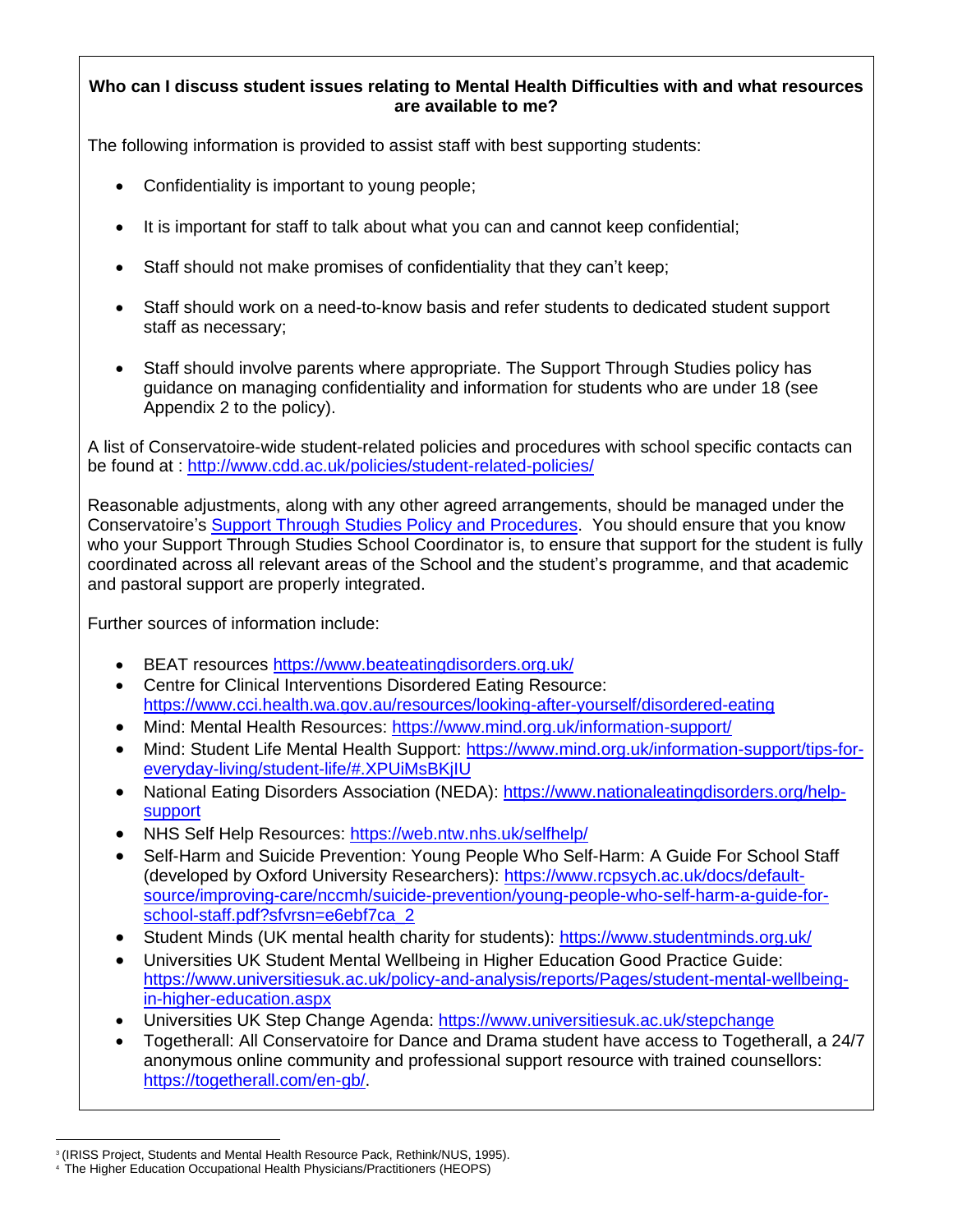#### **But what about staff mental health and wellbeing?**

It is vital that School staff look after their own emotional wellbeing, as this will ensure they have the capacity to support young people who are experiencing emotional and mental health difficulties. 5

The following actions may help staff members to maintain their own wellbeing and mental health when you are supporting students with challenging circumstances:

#### **1. Talk**

Arrange for a debrief as soon as possible with another member of staff – ensure that you talk to your line manager, or to an appropriate designated person within your school (e.g. an HR manager), to ensure that confidentiality is maintained as appropriate. Student Support staff should not necessarily be your first port of call for this action, as this is about maintaining your own wellbeing, not that of the student. It is helpful if the debrief includes questions such as "How did you feel at the time?" and "How do you feel now?"

Acknowledging your emotional state after supporting a student can help you to process the information you have received.

#### **2. Look after yourself**

Make time for you. Have a bath, go for a walk, and make sure you engage in activities that you enjoy. This will help to put some balance back in your life.

#### **3. Seek specialist support if you feel it will help**

Ask to speak to a healthcare professional. This is not a sign of weakness but a sensible step towards coping with stress. It is more common than you think. All Conservatoire staff also have access to the Togetherall online community. This is completely anonymous, available 24 hours a day, 7 days a week and staffed by professional counsellors. Togetherall provides a safe space online to get things off your chest, explore your feelings, get creative and learn how to self-manage your mental health and wellbeing.

To access, simply go to <https://togetherall.com/en-gb/> and sign-up under 'organisation' with your School email address.

<sup>5</sup> https://www.teachwire.net/news/how-to-spot-signs-of-self-harm-in-students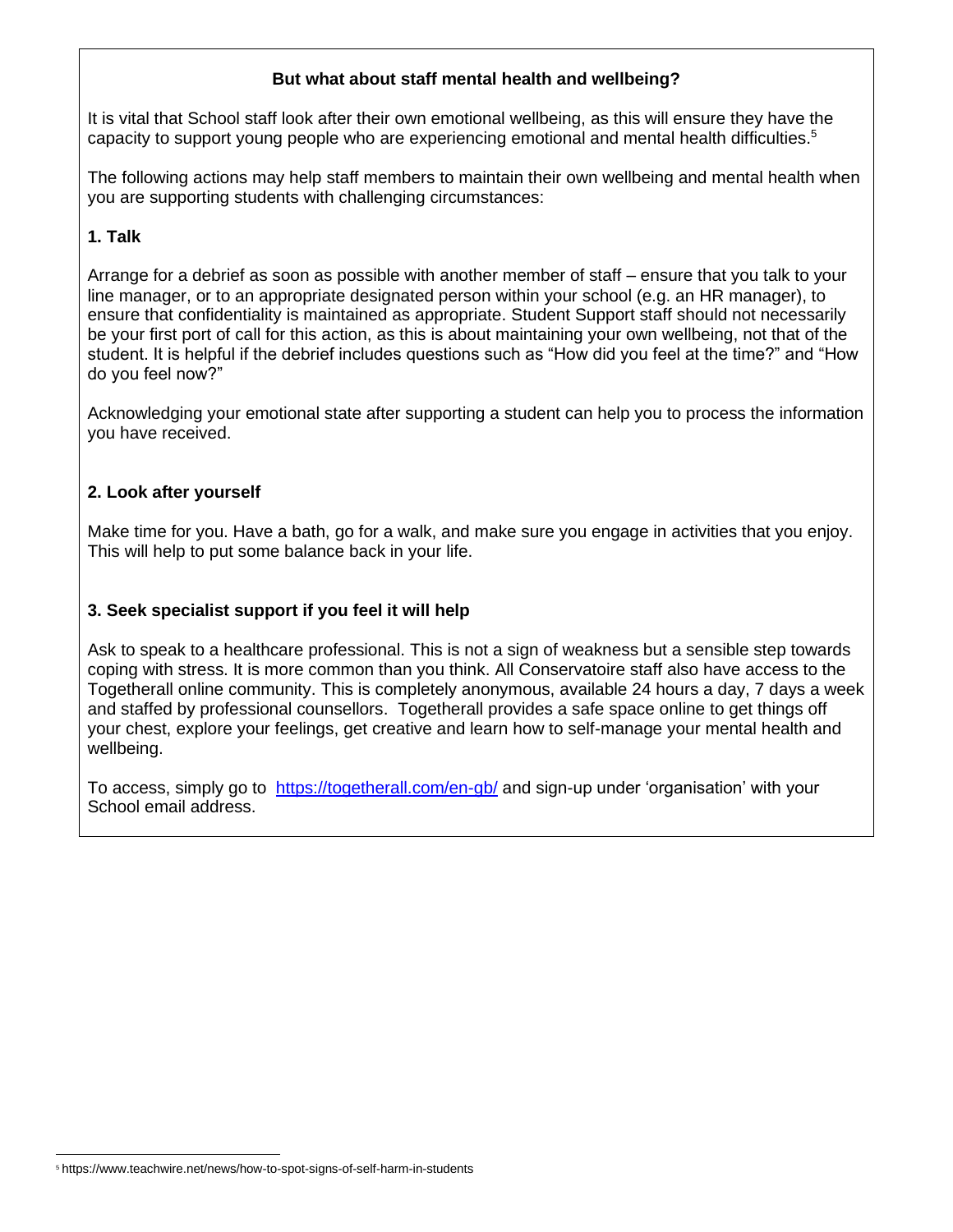## **Physical & Mobility Difficulties**

Students or staff with physical impairments may have difficulties with mobility, manual dexterity and speech.

Some students or staff might use a wheelchair all or some of the time and might need support with personal care and assistance navigating between teaching, learning and other spaces.

Some physical impairments are fluctuating whilst others remain constant significantly impacting on people's ability to access study venues, materials and opportunities.

It is important to talk to the person about what is most optimal for them but the consistency of teaching and learning spaces, access to library and learning is key.

Students and staff with physical impairments are likely to need a Personal Emergency Evacuation Plan (PEEP)

### **Impact on Study of Physical & Mobility Difficulties**

Students with physical & mobility impairments may experience difficulty with:

- Managing the distance between different learning activities;
- Carrying books, materials, laptops, a tray for food and drinks;
- Notetaking, typing and other areas of dexterity such as turning pages;
- Answering questions, joining in class discussions or (sometimes) presenting material orally;
- Completing multiple assessments in a limited time period and/or managing conflicting deadlines due to fatigue.

#### **Who can I discuss student issues relating to Physical and Mobility issues with and what resources are available to me?**

A list of student related policies and procedures with school specific contacts can be found at : <http://www.cdd.ac.uk/policies/student-related-policies/>

Reasonable adjustments, along with any other agreed arrangements, should be managed under the Conservatoire's [Support Through Studies Policy and Procedures.](http://www.cdd.ac.uk/policies/student-related-policies/)

Further sources of information include:

• [AdvanceHE Accessible Estates and Facilities:](https://www.advance-he.ac.uk/guidance/equality-diversity-and-inclusion/creating-inclusive-environment/accessible-estates-and-facilities) The quality of the physical environment can encourage forms of social interaction and enrich the whole staff and student experience. However, there can be barriers for people with impairments in studying and working in higher education caused by physically inaccessible and inappropriate environments such as lecture rooms, accommodation, libraries and social spaces.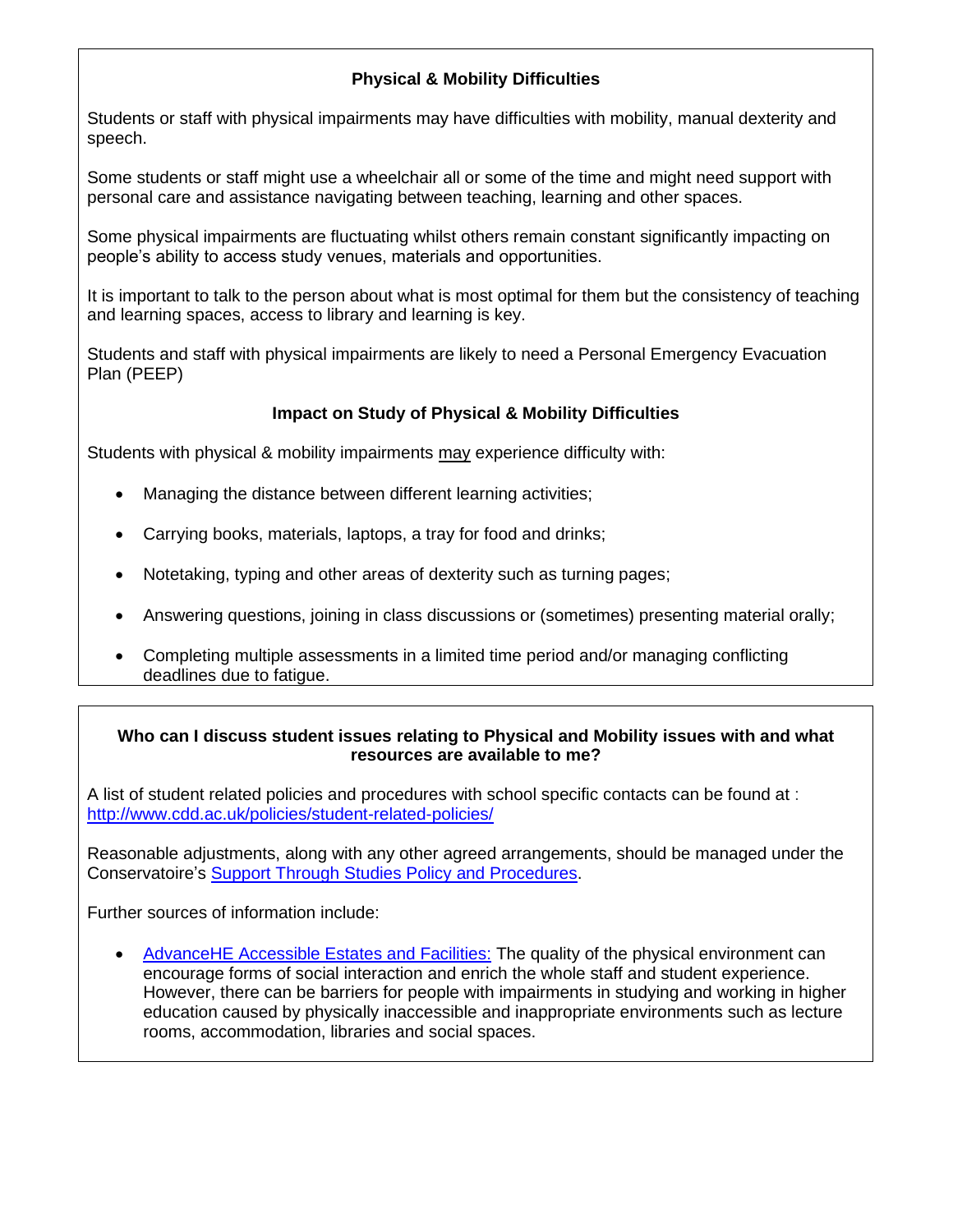## **Specific Learning Differences / Difficulties (SpLDs)**

SpLD is an umbrella term which is increasingly being referred to as 'neurodiversity'. SpLDs include the following diagnostic labels which are often co-occurring**:**

- **Dyslexia:** Students or staff with dyslexia may experience problems with processing information; memory, organisation and sequencing; and may mix up letters within words and words within sentences when reading. Staff or students with dyslexia may also find spelling to be problematic when writing.
- **Dyspraxia:** Also known as Developmental Coordination Disorder (DCD). Dyspraxia affects fine and/or gross motor coordination.
- **Dyscalculia:** Relates to difficulties understanding maths concepts and symbols.
- **Dysgraphia:** This can be defined as a 'disorder in written expression'. As such, dysgraphia is the condition of impaired writing by hand which can impact a student's ability to spell words in writing and speed of writing text.
- **Attention Deficit (Hyperactivity Disorder - A.D.D / A.D.H.D:** This is a disorder which is characterised by difficulties such as staying focused and paying attention. Students are very easily distracted, lose track of what they are doing and have poor listening skills.

An individual may have one of these conditions independently or they can co-exist as part of a wider profile. SpLDs can also co-exist with autistic spectrum conditions such as Asperger Syndrome.

## **Impact on Study of SpLD's**

- Difficulties working under time constraints especially in assessments, teaching or workshop sessions - when trying simultaneously to write, read, listen and extract full meaning;
- Students or staff with SpLD's may find it harder to recognise errors in their own work when editing and proofreading, thus needing more time to finalise written work;
- Issues with reading and writing individuals with SpLD's might have very strong verbal abilities, but struggle with extracting information from written material.
- There may be a significant discrepancy between the person's ability to discuss topics in teaching, workshops or other sessions and the quality of their written work including planning, structuring and sequencing ideas.

**Who can I discuss student issues relating to SpLDs with and what resources are available to me?**

A list of student related policies and procedure with school specific contacts can be found at: [http://www.cdd.ac.uk/policies/student-related-policies/.](http://www.cdd.ac.uk/policies/student-related-policies/) Reasonable adjustments, along with any other agreed arrangements, should be managed under the Conservatoire's [Support Through Studies Policy](http://www.cdd.ac.uk/policies/student-related-policies/)  [and Procedures.](http://www.cdd.ac.uk/policies/student-related-policies/)

Further sources of information include:

- [BRAINinHE](http://www.brainhe.com/students/types/dyslexia.html) a comprehensive resource on dyslexia and other SpLDs: <http://www.brainhe.com/>
- [British Dyslexia Association](http://www.bdadyslexia.org.uk/) information and advice on dyslexia: <http://www.bdadyslexia.org.uk/>
- [Dyspraxia Foundation](http://www.dyspraxiafoundation.org.uk/) supports individuals affected by dyspraxia: <http://www.dyspraxiafoundation.org.uk/>
- [Adders](http://www.adders.org/) information and support for people affected by AD(H)D: <http://www.adders.org/>